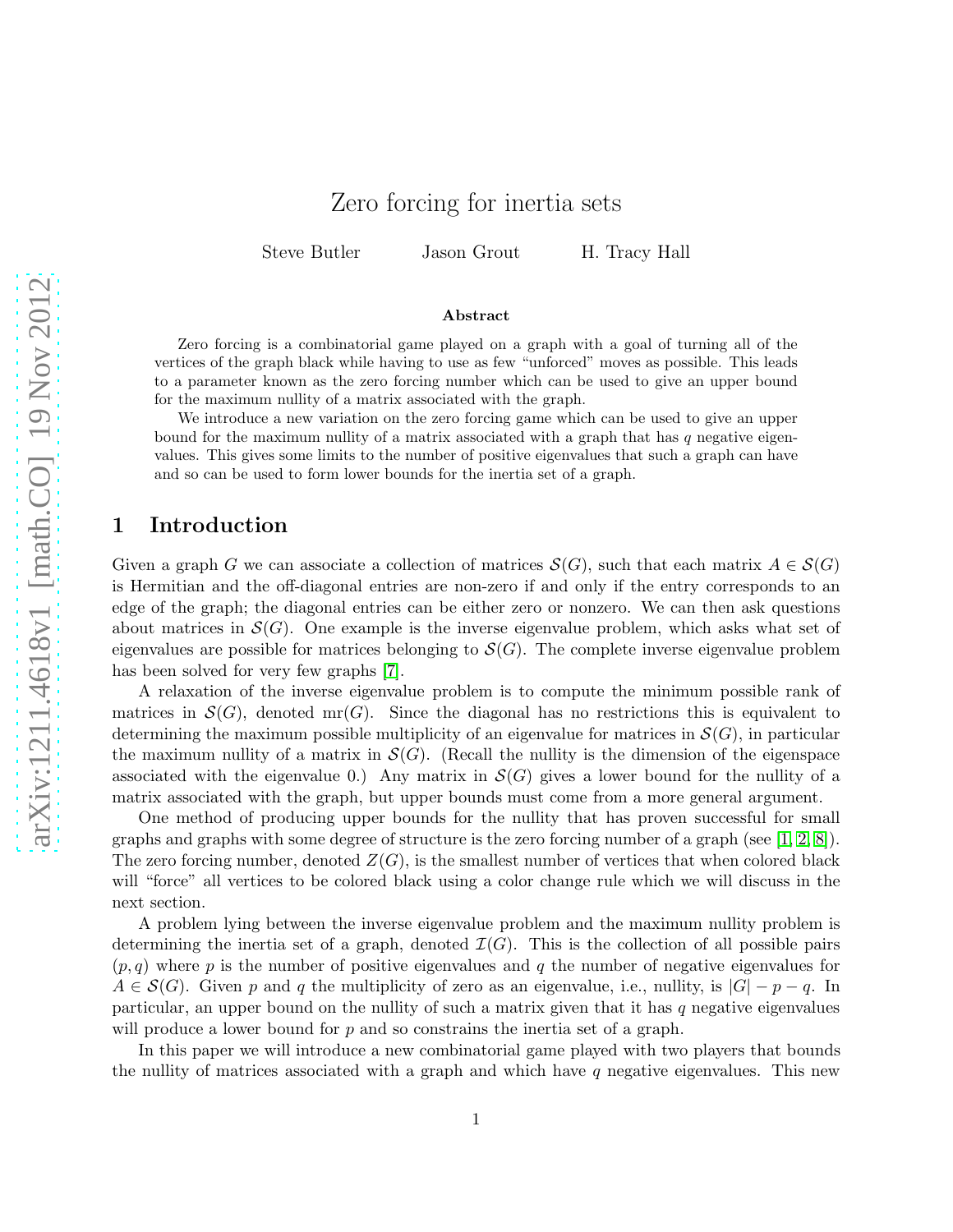game is a generalization of previous zero forcing games with an extra parameter  $q$  which will show up in a new forcing rule involving the second player. The minimal cost it will take for the Black player in the game to color all vertices Black will be denoted by  $Z_q(G)$ . We will show how  $Z_q(G)$ gives an upper bound for the nullity of a matrix  $A \in \mathcal{S}(G)$  with q negative eigenvalues.

For the special case  $q \geq n$  the parameter  $Z_q(G) = Z(G)$ , i.e., the regular zero forcing number, while for  $q = 0$ , the parameter  $Z_0(G) = Z_+(G)$ , the positive semidefinite zero forcing number (introduced in [\[2\]](#page-15-2)).

In Section [2](#page-1-0) we will give a short review of both zero forcing and positive semidefinite zero forcing, which we will generalize in Section [3](#page-3-0) with our new zero forcing parameter  $Z_q(G)$ . We then will introduce  $Z_q(G)$  in Section [4](#page-7-0) which will give a further improvement for determining the inertia set of a graph. In Section [5](#page-8-0) we will show how to use these new parameters to bound the inertia set of a graph. Finally, in Section [6](#page-12-0) we will give an algorithm for computing  $Z_q(G)$ .

We will use the following notation in this paper: For a subset of vertices,  $W \subseteq V$ , let  $G[W]$  be the induced subgraph of  $G$  on the vertices  $W$ .

### <span id="page-1-0"></span>2 Review of zero forcing and semidefinite zero forcing

Zero forcing can be thought of as a game, played on the graph G by a single player. The game consists of two simple operations, coloring a vertex black and a color change rule.

**Definition 1.** The *color change rule* for a graph with vertices painted black and white gives that any black vertex with exactly one white vertex as a neighbor (and arbitrarily many black vertices), the unique adjacent white vertex changes color from white to black. An application of the color change rule is known as forcing.

The color change rule will play an important role in the analysis of various zero forcing games we will discuss. The motivation behind the definition comes from looking at vectors in the null space of a matrix. Suppose x is in the null space for a matrix  $A \in \mathcal{S}(G)$ , i.e., we have  $A\mathbf{x} = \mathbf{0}$ . Further, when the vertices of the graph are colored black the corresponding entries of  $x$  are 0 while the vertices colored white are undetermined. The color change rule is the observation that we might also have some additional entries of  $x$  that must also be 0. This is because if vertex i is black and its only white neighbor is vertex j then,  $(Ax)_i = a_{ij}x_j = 0$ . But since  $a_{ij} \neq 0$  then we must have  $x_i = 0$ , i.e., the vertex in the graph can also be colored black.

We are now ready to give the zero forcing game.

**Zero Forcing Game** – All the vertices of the graph  $G$  are initially colored white and there is one player, known as Black, who has a collection of tokens. Black will repeatedly apply one of the following two operations until all vertices are colored black:

- Black can change any vertex from white to black, at the cost of a single token.
- Black can apply the color change rule on the entire graph. This operation does not cost Black a token.

The minimal number of tokens that Black must use in a given strategy to change all of the vertices from white to black is the zero forcing number  $Z(G)$ . Because of the non-adaptive nature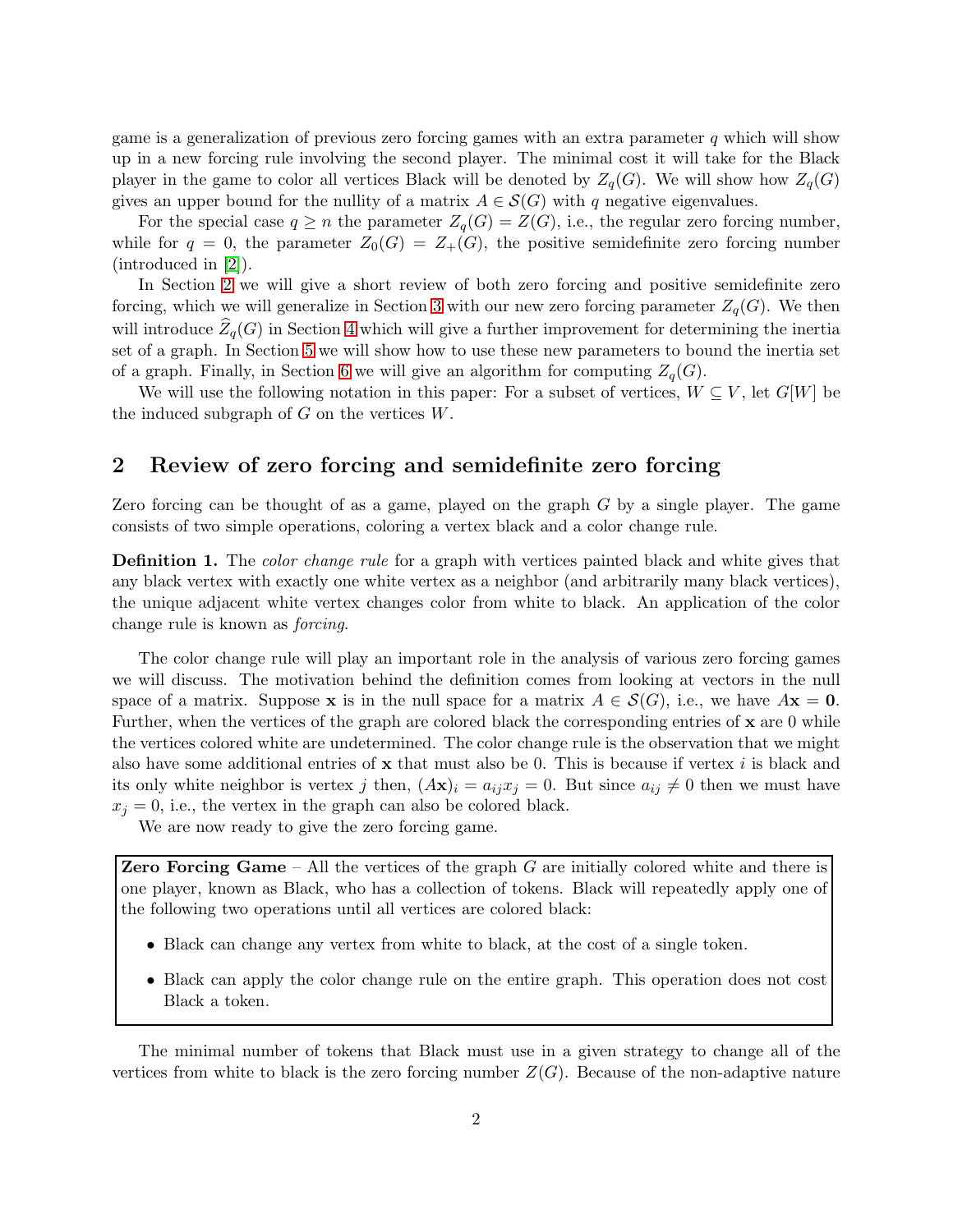of the game, Black can choose to first only consider the option of using tokens to change vertices from white to black and then apply the second option of using the color change rule. In this setting the set of vertices that Black initially spends his tokens on are known as a zero forcing set and  $Z(G)$  is then the minimal size of a zero forcing set. This is the way that zero forcing is usually defined and introduced (i.e., as a set rather than a strategy).

By the color change rule it follows that any vector in the null space of  $A \in \mathcal{S}(G)$  which is 0 on a zero forcing set of  $G$  is the  $\bf{0}$  vector. On the other hand, by considering the dimensions of various subspaces we have the following.

**Observation 2.** If the nullity of a matrix is more than k, then for any k specified entries there is a nonzero vector  $x$  in the null space which will vanish at those specified entries.

We immediately have the following.

<span id="page-2-0"></span>**Proposition 3** (AIM [\[1\]](#page-15-1)). For any  $A \in \mathcal{S}(G)$  the dimension of the nullity is bounded above by the size of any zero forcing set, in particular by  $Z(G)$ .

Proof. Suppose not, then by the above observation there would exist a nonzero vector in the null space which is 0 on all the vertices corresponding to a minimally sized zero forcing set. But this is impossible since the only vector in the null space which is 0 on a zero forcing set is 0.  $\Box$ 

A modification of zero forcing was considered when the matrices in  $\mathcal{S}(G)$  were further restricted to require that the matrices be positive semidefinite. Since this imposes additional relationships on entries in the matrix it is possible to modify the game to give Black more power in forcing vertices to be black.

**Semidefinite Zero Forcing Game** – All the vertices of the graph  $G$  are initially colored white and there is one player, known as Black, who has a collection of tokens. Black will repeatedly apply one of the following three options until all vertices are colored black:

- Black can change any vertex from white to black, at the cost of a single token.
- Black can apply the color change rule on the entire graph. This operation does not cost Black a token.
- Let the vertices currently colored black be denoted by B, and  $W_1, W_2, \ldots, W_k$  be the vertex sets of the connected components of  $G[V \setminus B]$ . Black can apply the color change rule on  $G[B \cup W_i]$  for some  $1 \leq i \leq k$ . This operation does not cost Black a token.

In particular we have the same option to spend tokens and for applying the color change rule on the whole graph. We also have an option allowing us to apply the color change rule on a smaller part of the graph — that is, we may be allowed to ignore some of the white neighbors of a black vertex, leaving "exactly one" white neighbor under consideration, which can then be forced black. The minimal number of tokens that Black must use to change all of the vertices from white to black in this game is denoted  $Z_{+}(G)$ . As before, Black can elect to initially only spend tokens and then apply either of the options using the color change rule for the remainder of the game, and so the literature discusses positive semidefinite forcing sets and not positive semidefinite forcing strategies. In this setting  $Z_{+}(G)$  is the size of the smallest possible such set.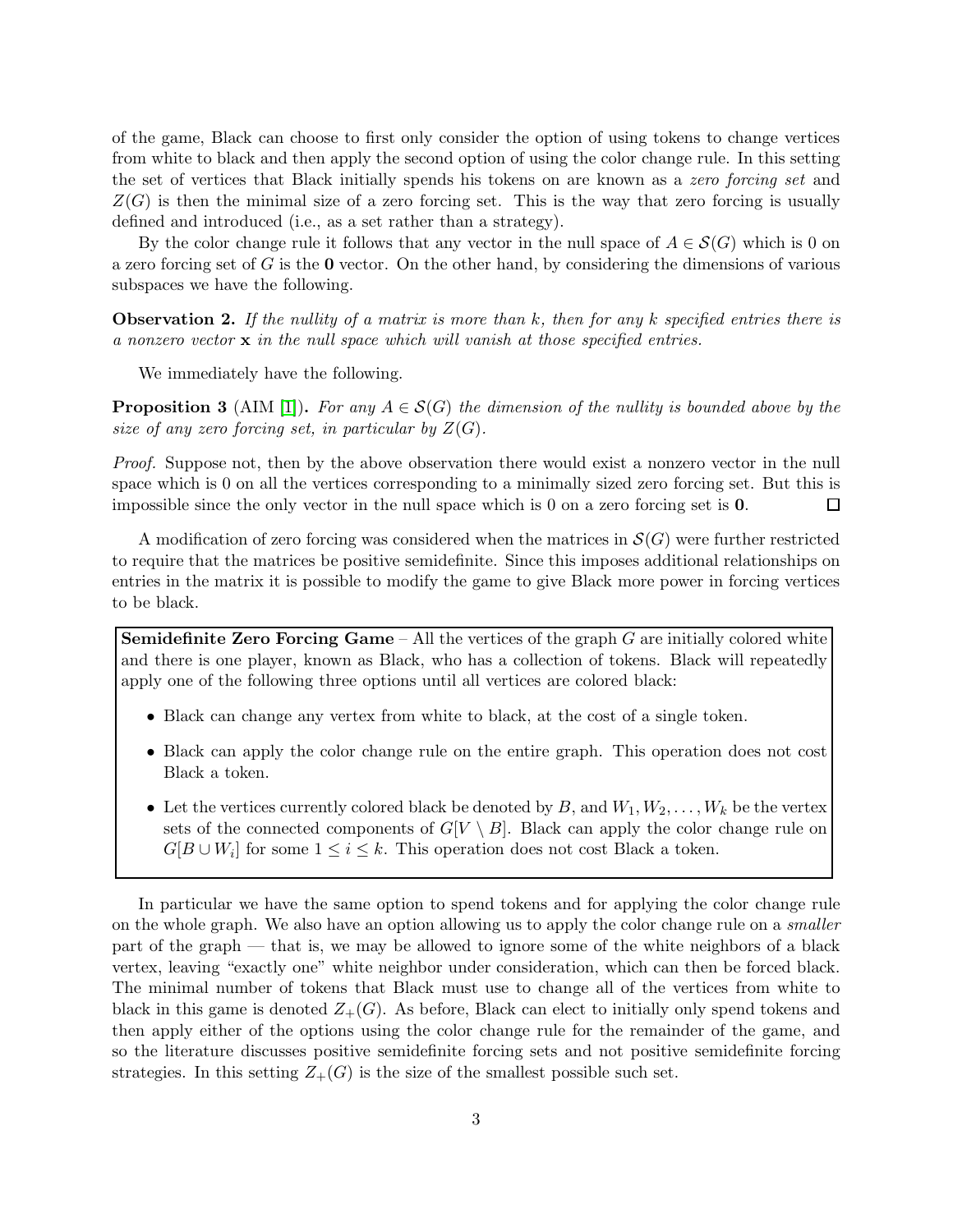<span id="page-3-1"></span>**Theorem 4.** The nullity of  $A \in \mathcal{S}(G)$  when A is positive semidefinite is at most  $Z_{+}(G)$ .

This is a special case of Theorem [6](#page-5-0) and we will omit the proof here. The original proof can be found in [\[2\]](#page-15-2).

### <span id="page-3-0"></span>3 Zero forcing with q negative eigenvalues

The semidefinite zero forcing number gives an indication of how to generalize zero forcing. Namely, we give Black the possibility of working with a smaller graph. This leads us to the general  $Z_q$ -forcing game.

 $Z_q$ -**Forcing Game** – All the vertices of the graph G are initially colored white and there are two players, known as Black (who has a collection of tokens) and White. Black will repeatedly apply one of the following three options until all vertices are colored black.

- Black can change any vertex from white to black, at the cost of a single token.
- Black can apply the color change rule on the entire graph G. This operations does not cost Black a token.
- Let the vertices currently colored black be denoted by  $B$ , and  $W_1, \ldots, W_k$  be the vertex sets of the connected components of  $G[V \setminus B]$ . Black selects at least  $q + 1$  of the  $W_i$ , announcing the set  $S \subseteq \{W_1, \ldots, W_k\}$  (with  $k \ge q+1$ ) to White. Then White will select a nonempty subset  $T \subseteq S$ , say  $T = \{W_{i_1}, \ldots, W_{i_\ell}\}$  (with  $\ell \geq 1$ ) and announces it back to Black. Black can apply the color change rule on  $G[B \cup W_{i_1} \cup \cdots \cup W_{i_\ell}].$  This operation does not cost Black a token.

In this game White has the goal of making it as costly for Black as possible, or in other words, White is trying to delay the process of all the vertices from black. The minimal number of tokens that Black must use to change all of the vertices from white to black, regardless of the play of White, is the zero forcing number for matrices with q negative eigenvalues, denoted  $Z_q(G)$ .

Example 1. Consider the graph shown in Figure [1a](#page-4-0) on 10 vertices. A simple case analysis shows that  $Z_1(G) > 2$ . (Black must always start by spending a token, and if the graph does not have a leaf then in the  $Z_1$ -forcing game Black must spend at least two tokens before anything can occur. But by symmetry one can easily show that White can prevent Black from forcing more than a single vertex.) We now show that  $Z_1(G) = 3$ . In this case Black spends three tokens to color the vertices 1, 4 and 6 black, as shown in Figure [1b.](#page-4-1) Then by forcing on the whole graph the vertices 2, 7 and 3 become black, as shown in Figure [1c.](#page-4-2) There are now three connected components when the black vertices are removed, Black picks any two of them and declares them to White. Whatever White returns can be forced and then using the color change rule on the entire graph will finish changing the remaining white vertices to black.

Unlike zero forcing and positive semidefinite zero forcing, the strategy for Black may no longer be to spend all the tokens up front. In other words there are graphs where Black will vary the choice of where to spend tokens depending on the response of White. So we do not have  $Z_q$ -forcing sets but  $Z_q$ -forcing strategies.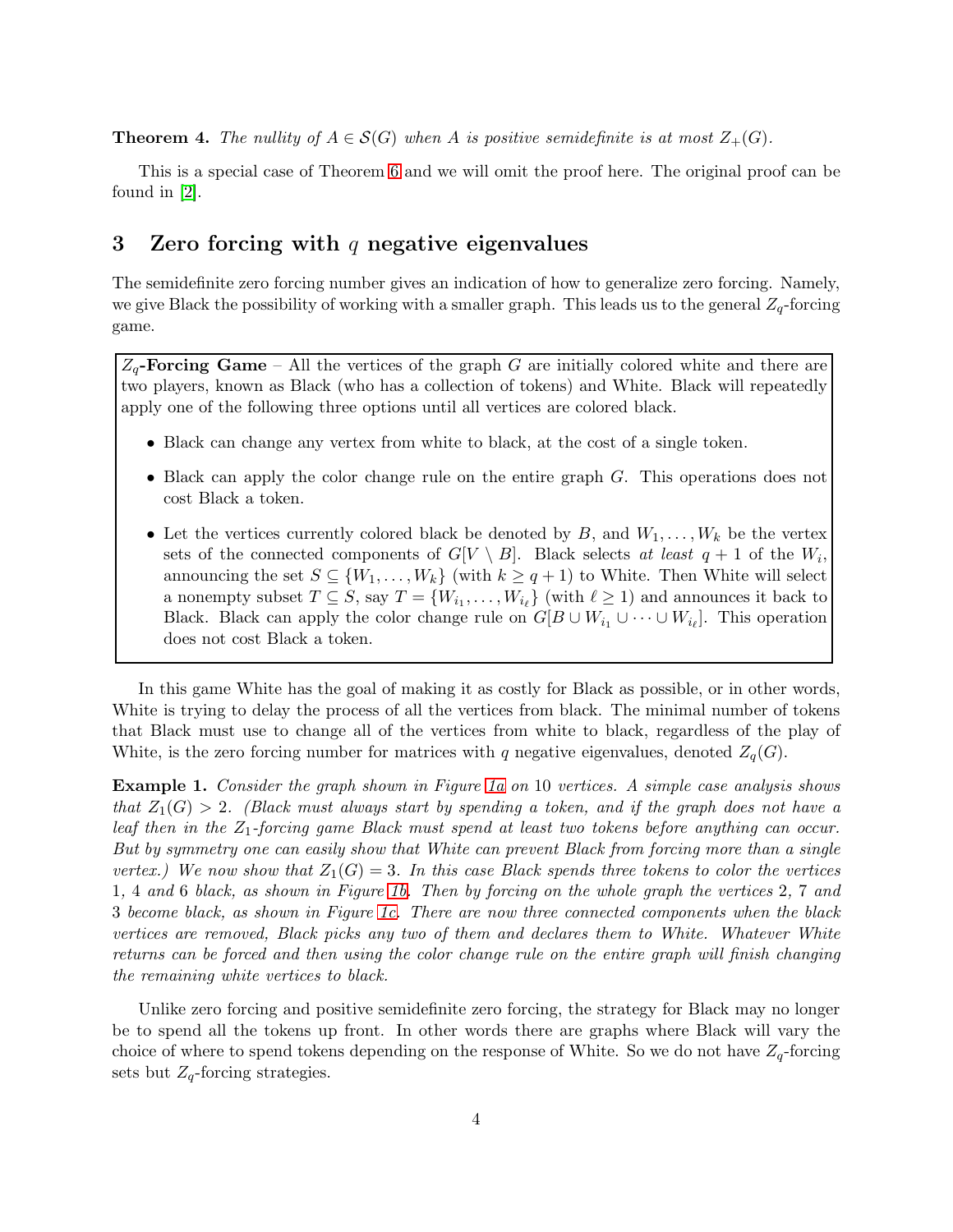<span id="page-4-0"></span>

<span id="page-4-2"></span><span id="page-4-1"></span>Figure 1: An example of a graph with  $Z_1(G) = 3$ .

<span id="page-4-3"></span>Example 2. Consider the graph shown in Figure [2a](#page-4-3) on 9 vertices. It will follow from Corollary [13](#page-9-0) along with the known properties of this graph that  $Z_1(G) \geq 4$ . We will show a strategy for Black that uses 4 tokens to make all the vertices of the graph black. First, Black spends two tokens to



<span id="page-4-4"></span>Figure 2: An example of a graph with  $Z_1(G) = 4$ .

color the vertices 5 and 8 black. Since these are pendant vertices these then force the vertices 1 and 9 to black by using the color change rule on the whole graph. Black now picks a vertex from {1, 2, 3} and a vertex from {6, 7} and declares it to White, whatever is returned is then forced and this continues until one of the two sets has been completely colored black. In the worst case scenario for Black, White will have only returned the vertices from  $\{6, 7\}$  in which case the graph is as shown in Figure [2c.](#page-4-4) At this point Black can spend at most two tokens to get all but one of the remaining vertices to become black and the last vertex will then be switched to black by the color change rule.

If in the previous example Black had chosen to initially spend four tokens before using any free forcing, then at least two of  $\{2,3,4,5\}$  or two of  $\{6,7,8\}$  would not be black. At this point White can now always block Black from coloring the two remaining vertices without spending a token (i.e., the color change rule on the whole graph cannot color the vertices since they share a common neighbor and White can always keep those two vertices white when Black declares some connected components).

This also shows that White should not always return all the subsets Black has declared even though intuitively it would seem that the more white vertices there are, the more difficult it should be for Black to apply the color change rule. (The important point is that the intuition holds only when the white components are "close".)

For each graph G and each value q we have a parameter  $Z_q(G)$ . These are nicely ordered in the following sense.

Proposition 5. For any graph we have

$$
Z_{+}(G) = Z_{0}(G) \le Z_{1}(G) \le Z_{2}(G) \le \cdots \le Z(G).
$$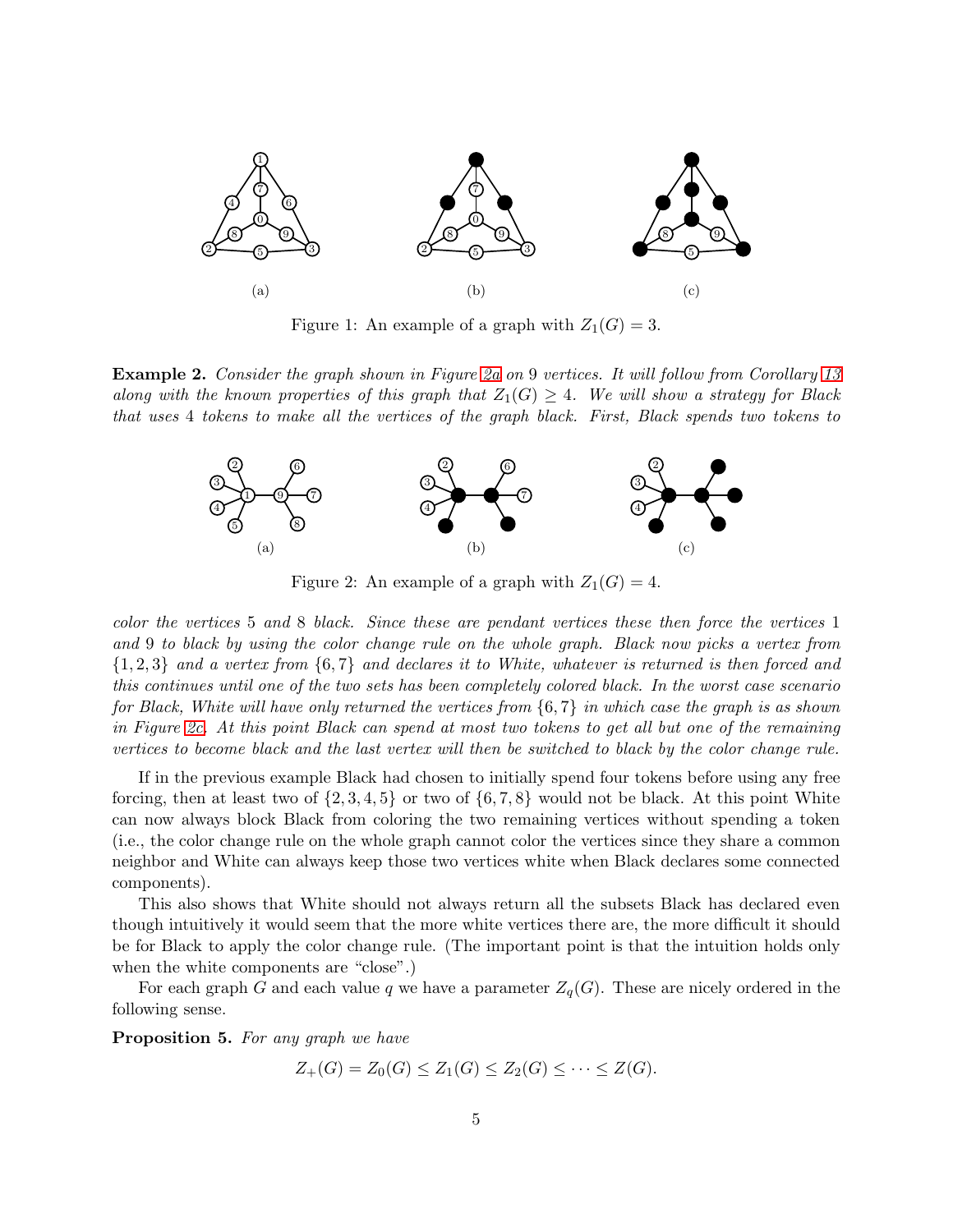*Proof.* For  $q = 0$ , Black can select 1 component, and then White has no choice but to return that component, we can thus remove White from the game and reduce to the game for semidefinite zero forcing.

Suppose that  $t \leq s$ . Black can now use the strategy for the  $Z_s$ -forcing game that uses at most  $Z_s(G)$  tokens in the  $Z_t$ -forcing game and force all the vertices to be black. It follows that  $Z_t(G) \leq Z_s(G)$ .

Finally, Black can choose to color all the vertices of a zero forcing set black, at a cost of  $Z(G)$ tokens and then change all the remaining vertices to black using the color change rule. This shows that  $Z_q(G) \leq Z(G)$  for all q. Alternatively, the role of White only comes into play if there are at least  $q + 2$  connected components in  $G[V \setminus B]$ . When the number of connected components is always below  $q$  then we reduce to the original zero forcing game. In other words, we can think of the zero forcing number of a graph as  $Z_{\infty}(G)$ .  $\Box$ 

On the other hand, the parameter  $Z_q(G)$  can behave differently than the zero forcing and semidefinite zero forcing parameters. For example, if  $G \sqcup H$  is the disjoint union of G and H, then it is easy to show that  $Z(G \sqcup H) = Z(G) + Z(H)$  and  $Z_+(G \sqcup H) = Z_+(G) + Z_+(H)$ , i.e., since to force the union of graphs we must force each graph individually. However, we have  $Z_q(G \sqcup H) \leq Z_q(G) + Z_q(H)$ , and we usually have a strict inequality. For example, consider  $K_{1,p} \sqcup K_{1,q}$ , with  $p, q \geq 2$ . It is easy to show that  $Z_1(K_{1,p}) = p-1$  and  $Z_1(K_{1,q}) = q-1$ . But using a strategy similar to the one given in the second example we have

$$
Z_1(K_{1,p} \sqcup K_{1,q}) = \max\{p,q\} - 1 < p + q - 2 = Z_1(K_{1,p}) + Z_1(K_{1,q}).
$$

As before, the parameter  $Z_q(G)$  gives information about the maximum nullity for some subset of the matrices in  $\mathcal{S}(G)$ .

<span id="page-5-0"></span>**Theorem 6.** The nullity of  $A \in \mathcal{S}(G)$  when A has exactly q negative eigenvalues is at most  $Z_q(G)$ .

We remark the proof we will give for Theorem [6](#page-5-0) also works to show that "exactly  $q$ " can be relaxed to "at most  $q$ ". Before we begin the proof we first need to introduce isotropic subspaces.

**Definition 7.** An *isotropic subspace* of a matrix is a subspace where  $x^*Ax = 0$  for all x in the subspace.

<span id="page-5-1"></span>**Theorem 8.** (6, Theorem 1.5)) The maximum possible dimension of an isotropic subspace for a Hermitian matrix A is  $n - p - q + \min\{p, q\}$  where p and q are the number (counting multiplicity) of positive and negative eigenvalues respectively.

<span id="page-5-2"></span>Corollary 9. For a Hermitian matrix A, let R be an isotropic subspace of dimension more than  $\min\{p,q\}$  where p and q are the number (counting multiplicity) of positive and negative eigenvalues respectively. Then R contains a vector in the null space.

*Proof.* Any of the  $n-p-q$  eigenvectors associated with eigenvalue 0 can be in the isotropic subspace, beyond this, by Theorem [8](#page-5-1) there are at most  $\min\{p, q\}$  vectors making the isotropic subspace. The result now follows by dimension arguments. result now follows by dimension arguments.

*Proof of Theorem [6.](#page-5-0)* Given a matrix A with q negative eigenvalues and multiplicity of m for the eigenvalue 0, we will use the matrix to produce a strategy for White in the  $Z_q$ -forcing game. This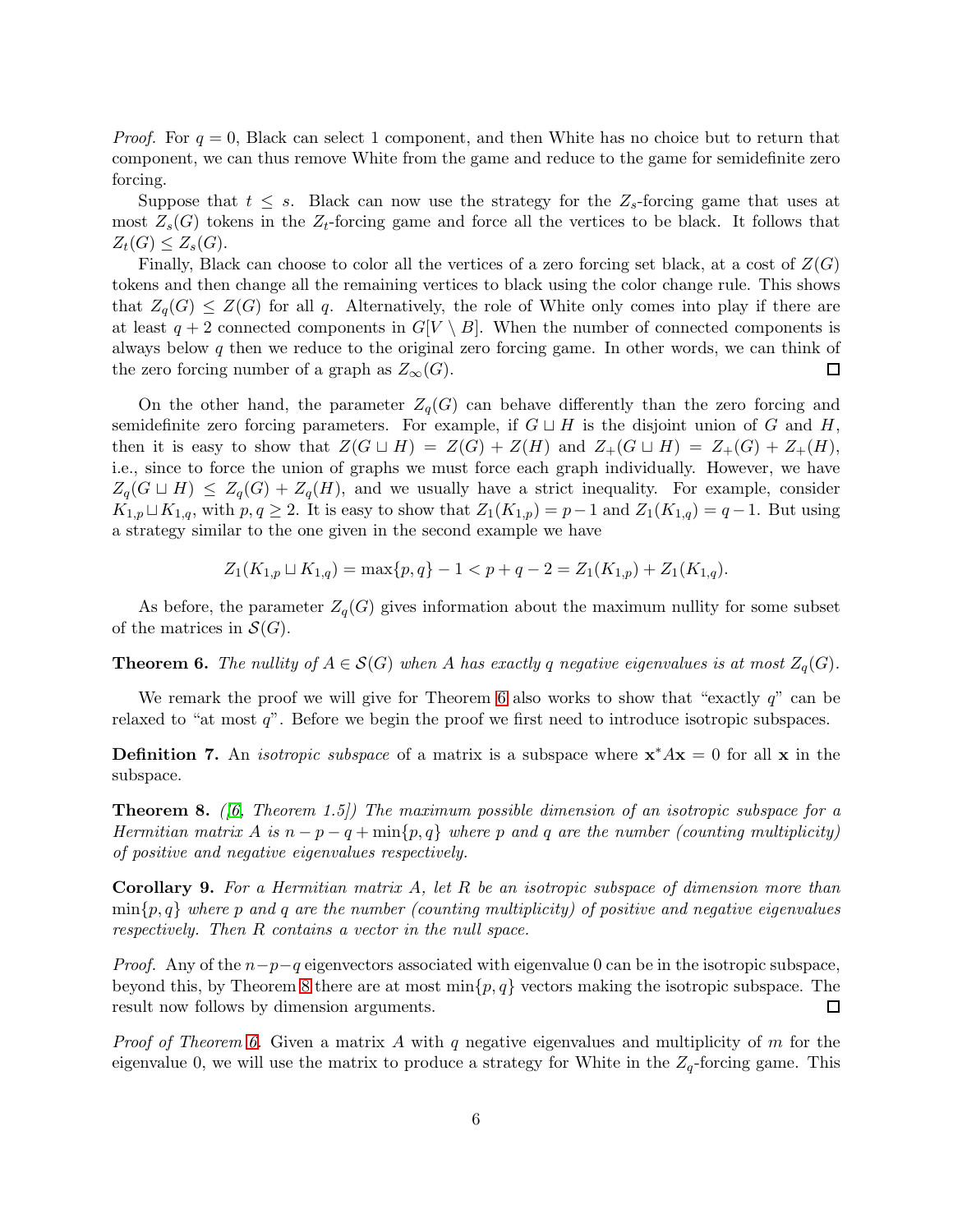strategy can be used to show that starting from  $V$  that black will have to spend at least  $m$  times to force all vertices to be black, showing that  $m \leq Z_q(G)$ , as desired.

The strategy will be as follows: After every time Black spends a token then White will look at the space N which is the intersection of the null space and the span of vectors with nonzero entries only for the white vertices. Let  $T \subseteq V$  be the support of N, i.e., the vertices for which some vector in N is nonzero for that vertex. Then by general position there is some null vector  $\mathbf{x} \in N$  whose support is  $T$ . We now show that White can keep black from using the color change rule to switch the color for any vertex in  $T$ ; or in other words, White can protect the support of  $N$ .

Recall from the discussion following the color change rule in Section [2](#page-1-0) that the only time a vertex will change from white to black by the rule is if the entry in the null space vector x is 0. So when applying the color change rule to the entire graph we cannot change the color for anything in the support of  $x$ , i.e., anything in the support of  $T$ .

So now consider the option where White is involved. Suppose that  $B$  are the vertices colored black and  $W_1, W_2, \ldots, W_k$  are the vertices of the maximally connected components of  $G[V \setminus B]$ . Then by appropriate relabeling we can assume that

| $\bullet$<br>$\bullet$ | A2<br>$\bullet$<br>$\bullet$<br>$\bullet$ | ാ<br>$\bullet$<br>$\bullet$<br>$\cdot$ | $\cdots$<br>$\cdots$<br>$\cdots$<br>٠<br>$\bullet$<br>$\cdots$ | $\bullet$<br>٠<br>$\bullet$<br>$\Delta k$ | $\bullet$ | and | $=$ | $\mathbf{X}_1$<br>$\mathbf{x}_2$<br>$\mathbf{x}_3$<br>$\bullet$<br>$\bullet$<br>$\bullet$<br>$\mathbf{x}_k$ |  |
|------------------------|-------------------------------------------|----------------------------------------|----------------------------------------------------------------|-------------------------------------------|-----------|-----|-----|-------------------------------------------------------------------------------------------------------------|--|
|                        |                                           | $_{\rm D3}$                            | $\cdots$                                                       | $\boldsymbol{k}$                          |           |     |     |                                                                                                             |  |

Where  $A_i$  is the submatrix on  $G[W_i]$ . Then for any index i using that  $A\mathbf{x} = \mathbf{0}$  we have  $A_i\mathbf{x}_i = \mathbf{0}$ . Let  $\hat{\mathbf{x}}_i$  be the vector **x** restricted to  $\mathbf{x}_i$  (all the other terms are zeroed out).

If  $\mathbf{y} = \sum a_i \hat{\mathbf{x}}_i$ , we have

$$
\mathbf{y}^* A \mathbf{y} = \mathbf{y}^* \begin{pmatrix} \vdots \\ a_i A_i \mathbf{x}_i \\ \vdots \\ \sum a_i B_i \mathbf{x}_i \end{pmatrix} = (\begin{array}{ccc} \cdots & a_i \mathbf{x}_i & \cdots & \mathbf{0} \end{array}) \begin{pmatrix} \vdots \\ \mathbf{0} \\ \vdots \\ \sum a_i B_i \mathbf{x}_i \end{pmatrix} = 0.
$$

This shows the span of the vectors  $\hat{\mathbf{x}}_1, \hat{\mathbf{x}}_2, \ldots, \hat{\mathbf{x}}_k$  form an isotropic subspace of A. Black has selected at least  $q + 1 > \min\{p, q\}$  of the  $W_i$ , and each  $W_i$  is associated with  $\hat{\mathbf{x}}_i$ .

If any of the  $\hat{\mathbf{x}}_i = \mathbf{0}$  for the corresponding components that Black gave to White, then White will return that single component to Black since then any forcing on that component will not impact the support of  $x$ , i.e., the support of  $T$ .

Now suppose none of the  $\hat{\mathbf{x}}_i$  are 0 for the components Black gives to White. Then by Corollary [9](#page-5-2) there is a nontrivial null vector in the subspace spanned by the  $\hat{\mathbf{x}}_i$ . In particular, there is some null vector  $\mathbf{z} = \sum b_i \hat{\mathbf{x}}_i$ . White returns all of the  $W_i$  components for which  $b_i \neq 0$ .

By the same argument as above, any application of the color change rule that Black is able to apply in this returned set cannot impact a nonzero entry of z. But the nonzero entries of z are precisely the nonzero entries of x restricted to the sets that were returned. So as before Black cannot change the color for a vertex corresponding to a nonzero entry of x, and so cannot force a vertex in T.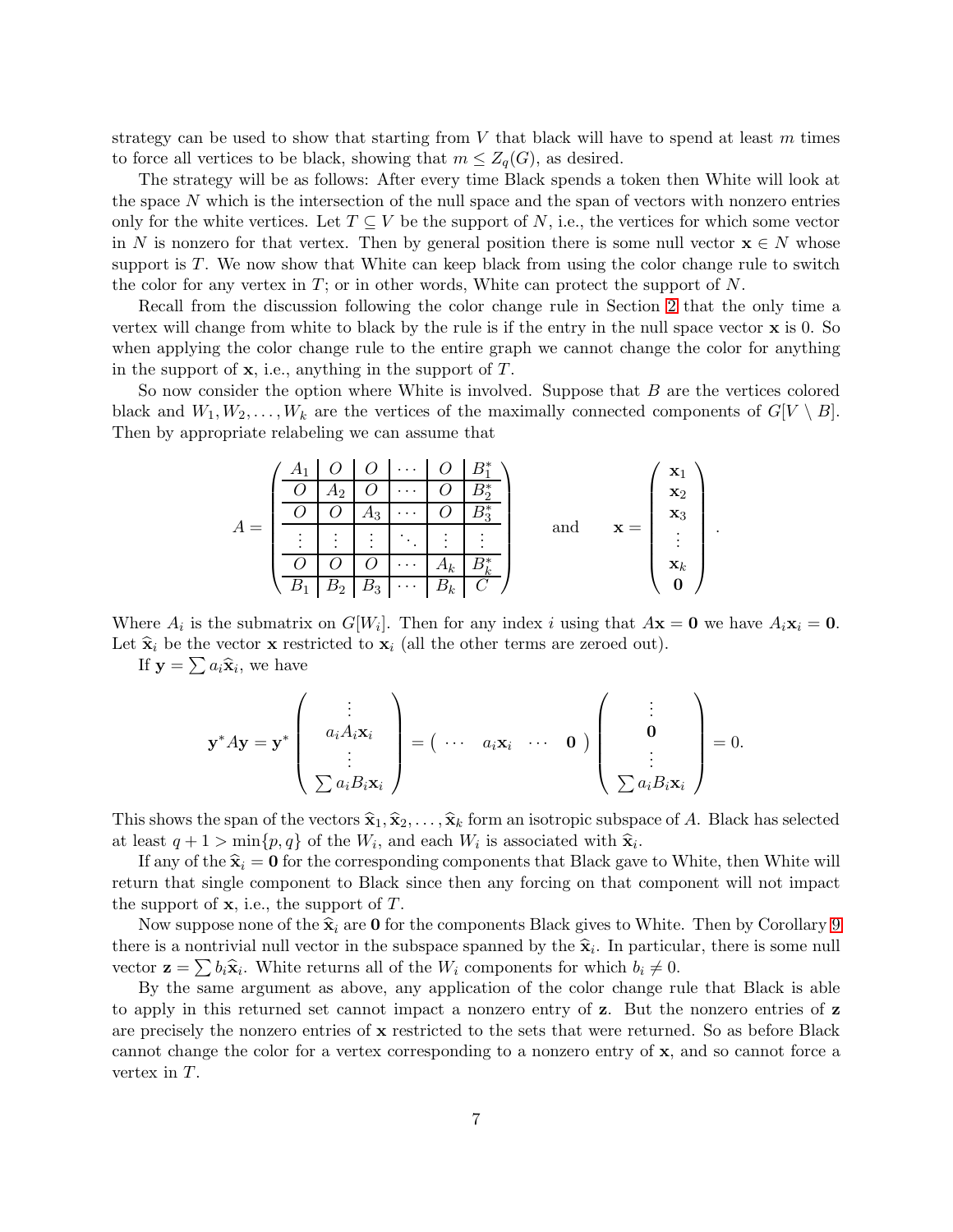In both operations of applying the color change rule we see that Black cannot change the color of a vertex in  $T$ . In particular, the only way that Black has to reduce the size of  $T$  is to spend a token. For each token spent this adds one constraint to the set of null vectors that still have support on the white vertices, i.e., it reduces the dimension of the new  $N$  by at most one. Starting with the set of all vertices we have that the dimension of the null space is  $m$ . Every time that Black spends the dimension of the null space vectors that are still in the support of the white vertices reduces by at most one, and the process cannot stop until this dimension is 0 (i.e., the only vector when all vertices are black is  $\mathbf{0}$ . Therefore Black has to spend a token at least m times. 囗

The proof shows that a matrix can give a strategy for White to play that forces Black to spend at least the size of the maximum nullity. However, White does not need to base the strategy off of a matrix and so in general this bound will not be tight.

# <span id="page-7-0"></span>4 The parameter  $\widehat{Z}_q(G)$

<span id="page-7-1"></span>The parameter  $Z_q(G)$  works well for small graphs. For example on all but one tree up through 10 vertices we can use  $Z_q(G)$  to get tight bounds for the nullity of a matrix associated with the tree which has q negative eigenvalues. The one exception is the tree  $T$  shown in Figure [3,](#page-7-1) sometimes referred to in the literature as the Barioli-Fallat Tree.



Figure 3: The Barioli-Fallat Tree

For this tree the maximum nullity for a matrix with 1 negative eigenvalue is 2 (a method that computes all possible numbers of positive and negative eigenvalues for a matrix associated with a tree is given in [\[5\]](#page-15-5)). However, we have  $Z_1(T) = 3$ . It is easy to see that a strategy for Black is to spend tokens on 2, 5, 8 and then force to get 1, 4, 7; Black then hands White the sets  $\{3\}$  and  $\{6\}$ ; whatever is returned is forced and forcing on the whole graph gives the rest. On the other hand if Black only spends two tokens then simple case analysis will check that one of the pairs  $\{2,3\}$ , {5, 6} or {7, 8} will both be white. At this point White can now protect that pair and so Black cannot get all the vertices to be black with just 2 tokens.

Recently an improvement for zero forcing was introduced by Barioli et al. [\[3\]](#page-15-6) and is denoted by  $\widehat{Z}(G)$ . This can be extended to give an improved  $\widehat{Z}_q(G)$ , which correctly gives the correct bounds for the Barioli-Fallat tree and improved bounds for many other graphs.

The approach is to introduce auxiliary graphs  $\hat{G}$  which is the same as G except each vertex is placed into one of two groups: looped (which can force itself when it is white with all black neighbors), and unlooped (which if incident to a single white vertex can force that vertex even if itself is white). The game is unchanged except for a modified color change rule.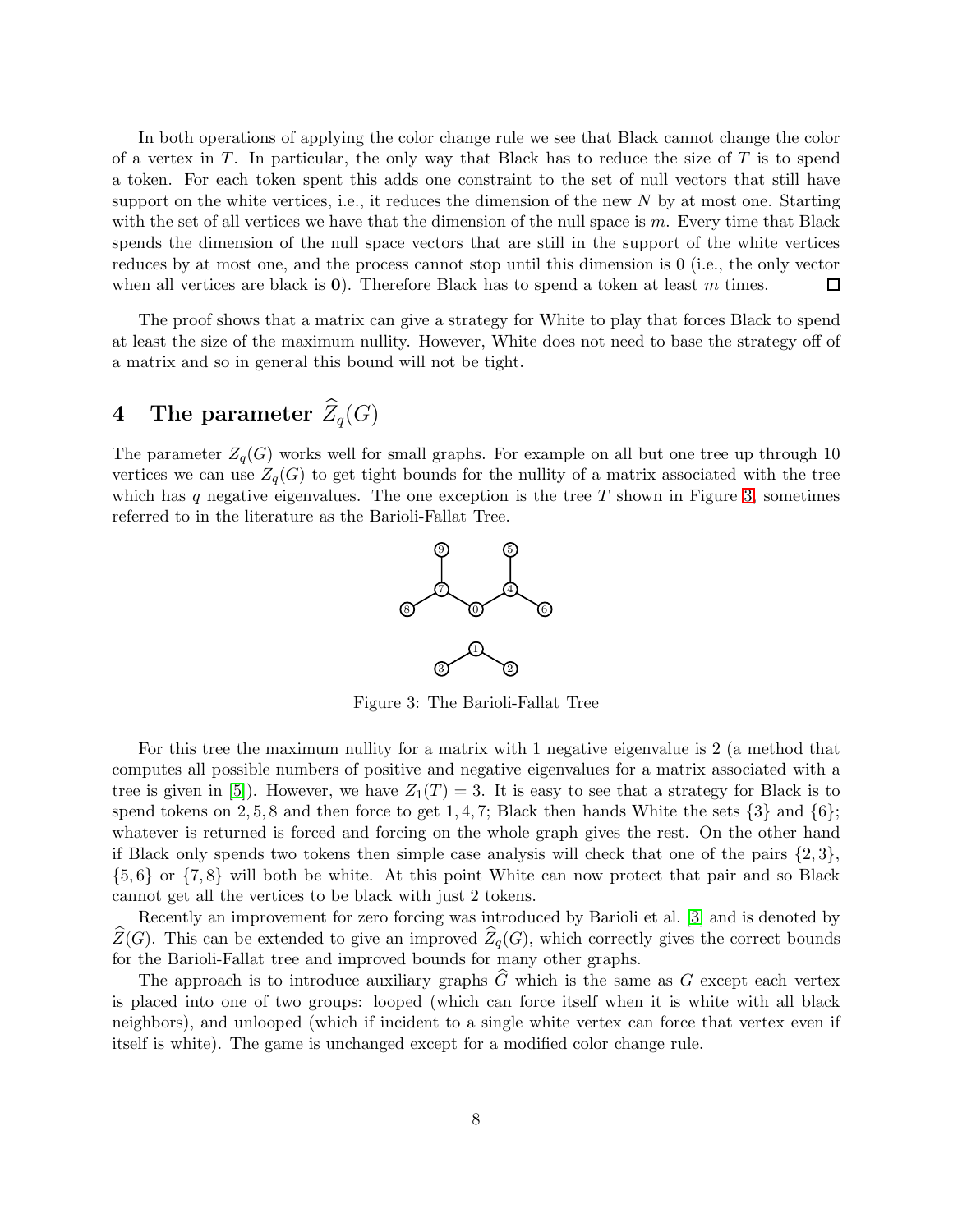**Definition 10.** The *color change rule for a graph with loops and unloops* and vertices painted black and white gives that any vertex with exactly one white vertex as a neighbor (and arbitrarily many black vertices), the unique adjacent white vertex changes color from white to black.

In particular, we have that white vertices are allowed to force with the convention that a vertex with a loop has itself as a neighbor and a vertex with an unloop does not have itself as a neighbor. We define

$$
\widehat{Z}_q(G) = \max_{\widehat{G} \in \mathcal{G}} Z_q(\widehat{G})
$$

where the maximum runs over the set of all possible auxiliary graphs  $\mathcal{G}$ .

The idea behind this is that we also give restrictions to the diagonal entries of the matrix in  $\mathcal{S}(G)$ . In other words we are specifying the zero/nonzero pattern on the diagonal by putting loops at nonzero entries on the diagonal and unloops at zero entries on the diagonal. We are taking the maximum so that we handle every possible combination of the diagonal.

In theory this is computationally prohibitive because we have to run over all possible ways to loop/unloop the vertices. However in practice we only need to find a set of situations which cover all possibilities.

Consider again the Barioli-Fallat Tree and let us try to compute  $\widehat{Z}_1(T)$ . Suppose that there was a loop at 2. Now consider the following strategy for Black. Black spends at 6 and 8; forcing then changes 4 and 7 to black; Black now hands White {5} and {9}; whatever is returned is forced and forcing on the entire graph gets us to only the vertices 2 and 3 as white; 2 is looped so it now forces itself to black; forcing then gives 3. In this case Black is able to color all the vertices black using only two tokens. By symmetry the same strategy works if there is any loop at a leaf.

Now consider a strategy for Black when all of the leaves are unlooped. Without spending Black has that 1, 4, 7 are black by the unlooped leaves; Black hands White  $\{2\}$  and  $\{6\}$  and whatever is returned is forced, without loss of generality let us suppose that only  $\{2\}$  is returned; Black now hands White {6} and {8} and whatever is returned is forced, without loss of generality let us suppose that only {6} is returned; Black spends on 0 and 8; the remaining vertices are then forced.

All possibilities of being looped and unlooped falls into one of these two cases and in each case Black only needed to spend at most 2, showing that  $Z_1(T) = 2$  (equality follows from what is known about the possible eigenvalues of T).

Since Black does not have to use the looped and unlooped vertices, i.e., only lets black vertices force, we have that  $\widehat{Z}_q(G) \leq Z_q(G)$ . So  $\widehat{Z}_q(G)$  is a better bound. For example for trees the parameter  $Z_q(G)$  correctly gives the right nullity for all but one tree up through 16 vertices. The one exception is a graph on 16 vertices related to the Barioli-Fallat Tree shown in Figure [4.](#page-9-1) This demonstrates that there is still room for improvement in bounding the nullity of matrices associated with a graph.

### <span id="page-8-0"></span>5 Finding lower bounds for inertia sets

A primary motivation for the parameters  $Z_q(G)$  was to provide lower bounds for inertia sets. Recall that the inertia set of a graph,  $\mathcal{I}(G)$ , is the set of all possible  $(p, q)$ , where p is the number of positive eigenvalues and q is the number of negative eigenvalues, for matrices in the set  $\mathcal{S}(G)$ . To give upper bounds it suffices to produce matrices, lower bounds are more difficult in that we must show that some matrix is not possible.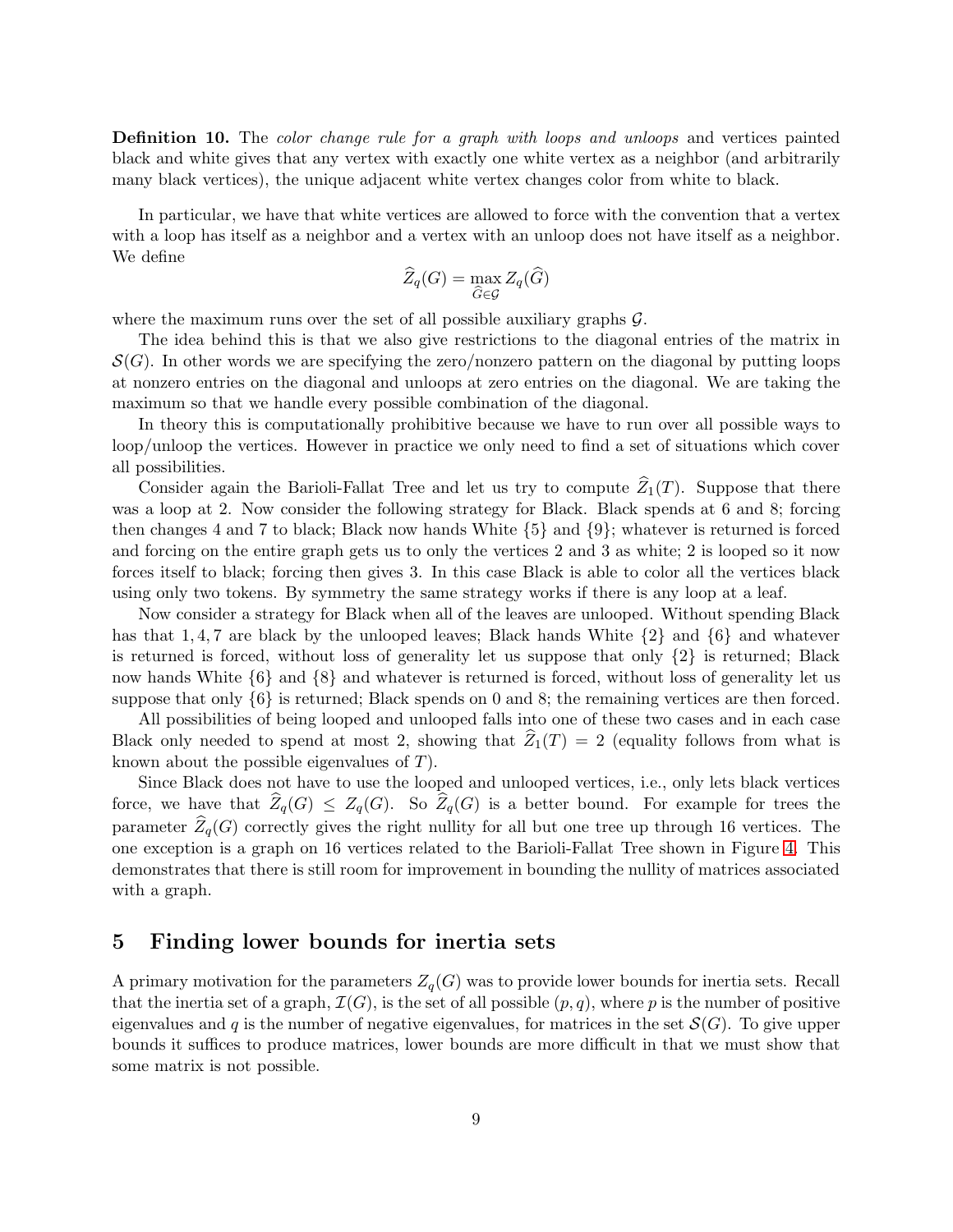<span id="page-9-1"></span>

Figure 4: The Extended Barioli-Fallat Tree

Inertia sets satisfy some simple properties. For example,  $A \in S(G)$  if and only if  $-A \in S(G)$ , so we have  $(p, q) \in \mathcal{I}(G)$  if and only if  $(q, p) \in \mathcal{I}(G)$ . In other words the inertia sets have symmetry across the line  $y = x$ . Further, inertia sets do not have "holes". This is a consequence of the following "Northeast Lemma", which says that if a point is in the inertia set then everything above and to the right (up to the dimension constraint) is also in the set.

**Proposition 11** (Barrett, Hall, Loewy [\[5\]](#page-15-5)). If  $(p, q) \in \mathcal{I}(G)$  then  $(p+s, q+t) \in \mathcal{I}(G)$  where s and t are nonnegative integers and  $(p + s) + (q + t) \leq n$ .

This gives us the "Southwest Corollary".

Corollary 12. If  $(p,q) \notin \mathcal{I}(G)$  and  $p+q < n$  then  $(s,t) \notin \mathcal{I}(G)$  where  $0 \leq s \leq p$  and  $0 \leq t \leq q$ .

The way we will use  $Z_q(G)$  to help give lower bounds for the inertia is by use of the following observation.

<span id="page-9-0"></span>**Observation 13.** We have  $(n - q - Z_q(G) - 1, q) \notin \mathcal{I}(G)$ .

This follows since  $p = |G| - q - m$  where m is the nullity of the matrix, since  $Z_q(G)$  is an upper bound on the nullity we can conclude that  $p \geq |G| - q - Z_q(G)$ . This shows that if we have q negative eigenvalues then we cannot have  $|G| - q - Z_q(G) - 1$  positive eigenvalues, i.e., the point is not in the inertia set of the graph.

We can now apply the Southwest Corollary to the following set to give a lower envelope for the points which are not in  $\mathcal{I}(G)$ :

$$
\{(n-q-Z_q(G)-1,q), (q,n-q-Z_1(G)-1): 0 \le q \le n\}.
$$

As an example let us consider Desargues Graph on 20 vertices, shown in Figure [5\(](#page-10-0) with some forcing sets marked).

We can use the various parameters we have discussed with differing conditions to find lower bounds for the inertia set of this graph. These are shown in Figure [6](#page-11-0) and we summarize them below. We note that since Desargues Graph has a  $K_6$  minor that all points with  $15 \leq p + q \leq 20$ are in the Inertia set, so we will only look at what happens for  $p + q \le 14$ . The circle will indicate a point that is possibly in the inertia based on the bounds that a certain tool yields.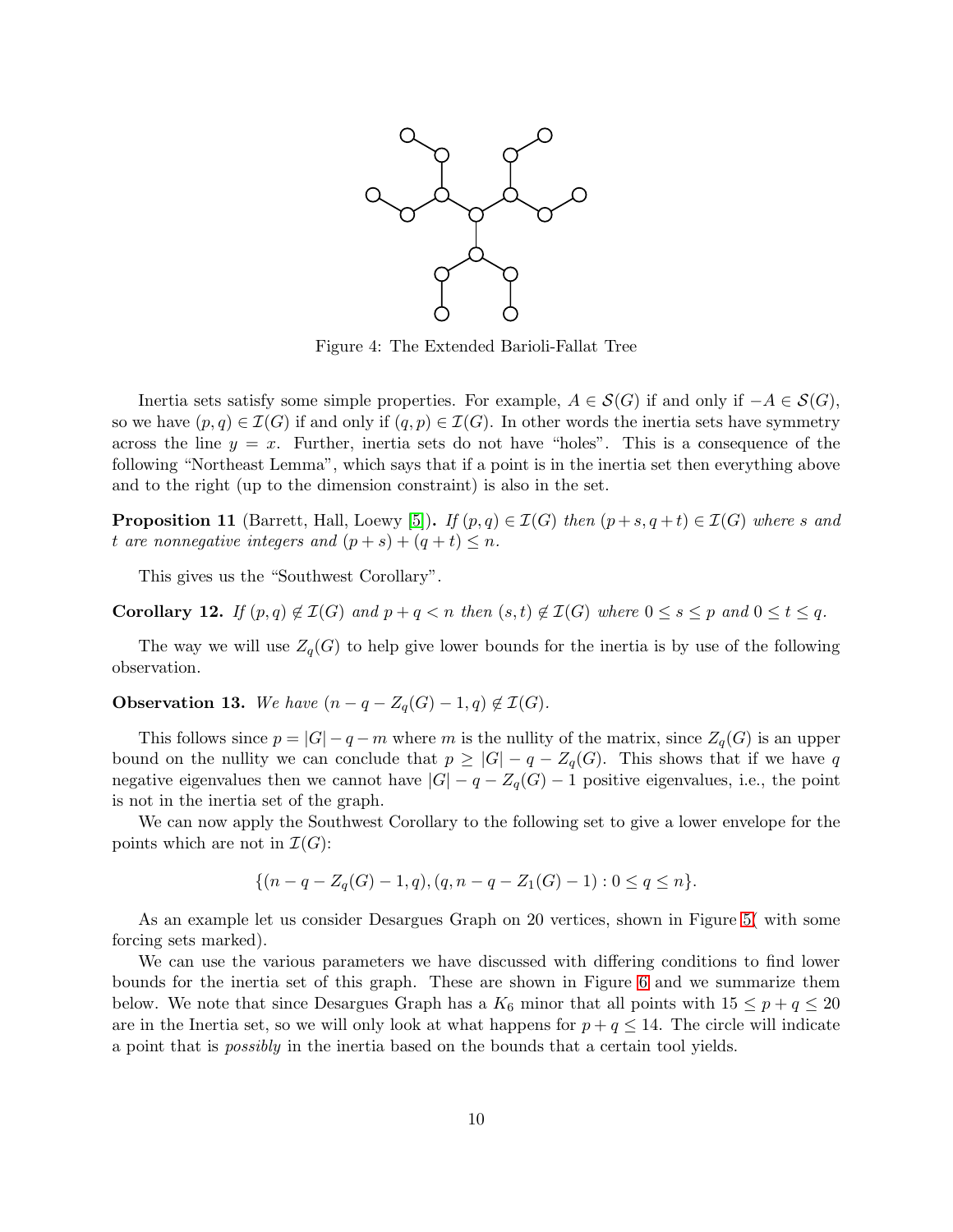<span id="page-10-0"></span>

Figure 5: Several forcing sets for various games on Desargues graph.

- (a) By Proposition [3](#page-2-0) we have that the maximum nullity of a matrix associated with the graph is bounded by  $Z(G)$ . For Desargues graph  $Z(G) = 8$  and a forcing set is shown in Figure [5a](#page-10-0). This shows that we must have  $p + q \ge 12$  giving us the set shown in Figure [6a](#page-11-0).
- (b) In addition to the work done in (a) we have that by Theorem [4](#page-3-1) that the maximum nullity of a positive semidefinite matrix (i.e.,  $q = 0$ ) is bounded by  $Z_{+}(G)$ . For Desargues graph  $Z_{+}(G) = 6$  and a forcing set is shown in Figure [5c](#page-10-0). This shows that  $(12,0)$  and  $(13,0)$  cannot be in the inertia set, giving us the set shown in Figure [6b](#page-11-0).
- (c) When we work with  $Z_q$  we can insist that Black must always spend up front before forcing. This is a bad choice on Black's part in general, but we can sometimes get useful information. In the case of Desargues graph there is a set on 7 vertices shown in Figure [5b](#page-10-0) which if Black initially spends on these vertices, then Black can win in the  $Z_1$  game. This shows that  $(11, 1)$ is not a point in the inertia set, giving us the set shown in Figure [6c](#page-11-0).
- (d) When we use the definition for the  $Z_q$  game (i.e., Black can save tokens to spend later), then we have

$$
Z_0(G) = Z_1(G) = 6 < Z_2(G) = 7 < Z_3 = \cdots = 8.
$$

This gives the set shown in Figure [6d](#page-11-0).

(e) When we apply  $\widehat{Z}_q$  to Desargues graph we see a remarkable improvement. In particular, we have

$$
Z_0(G) = \cdots = Z_5(G) = 6 < Z_6(G) = \cdots = 8.
$$

This gives the set shown in Figure [6e](#page-11-0).

We have now computed lower bounds, the best coming from  $Z_q$ . We have not yet determined the inertia set for Desargues graph, and it is not completely known. However it is known that  $(6, 6)$  and  $(14, 0)$  are in the inertia set. To construct the point  $(6, 6)$  we construct a  $0, 1, -1$  matrix in  $\mathcal{S}(G)$  by puttings 0s on the diagonal and 1 for the edges except for five edges which receive −1, these five edges are every other spoke between the inner and outer cycles and are marked in Figure [7.](#page-12-1)

The eigenvalues for the resulting matrix are  $[-\sqrt{5}]^6$ ,  $[0]^8$ ,  $[\sqrt{5}]^6$  (where exponents denote multiplicity). This shows that  $(6, 6)$  is in the set by construction. Further if we add  $\sqrt{5}I$  then the resulting matrix has eigenvalues  $[0]^6$ ,  $[\sqrt{5}]^8$ ,  $[2\sqrt{5}]^6$  showing that  $(14, 0)$  is in the set.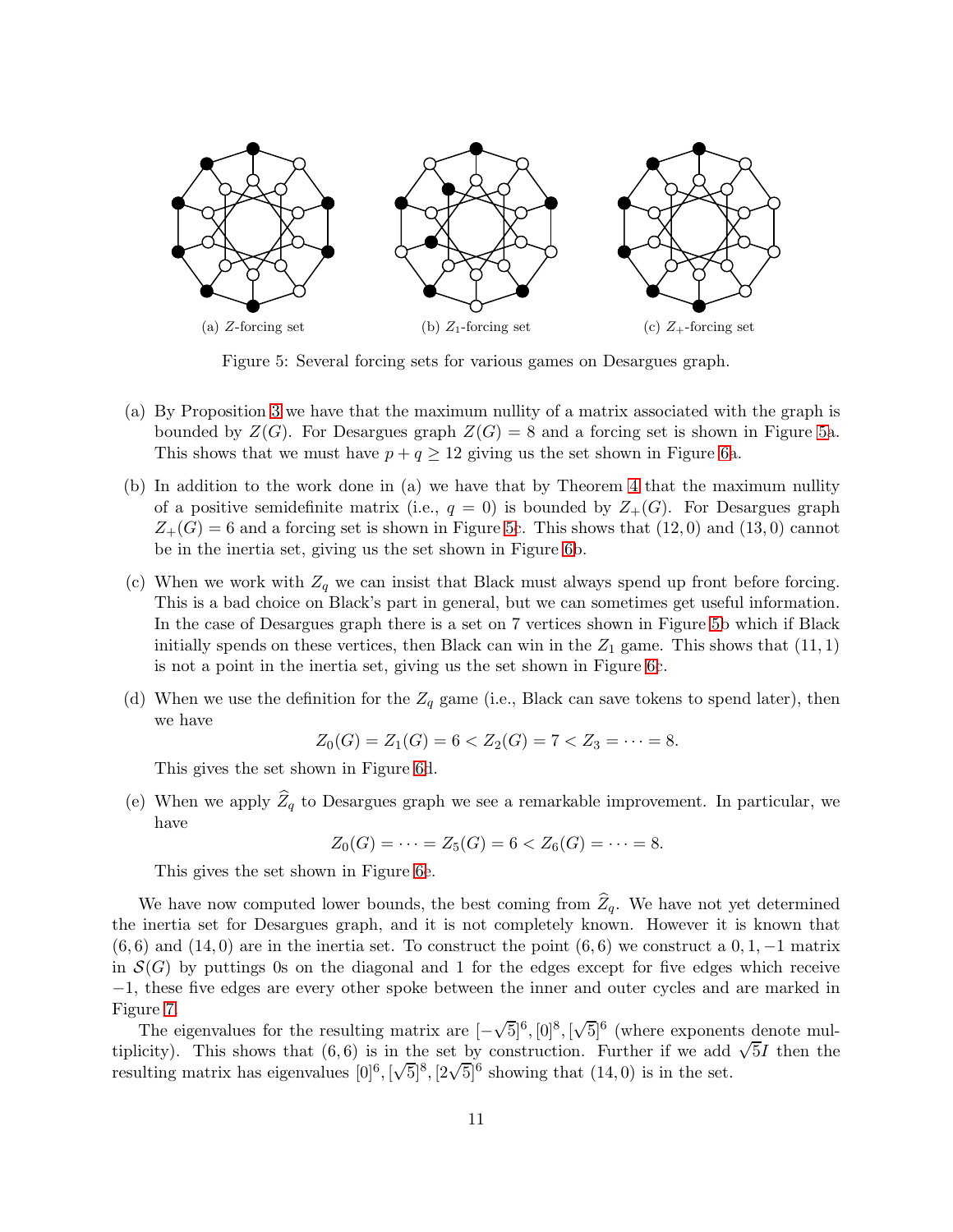<span id="page-11-0"></span>

Figure 6: Lower bounds for the inertia set of Desargues graph

## Using  $\widehat{Z}_q$  to show diagonals are zero

For the matrix that we constructed to show that  $(6, 6)$  was in the inertia set for Desargues graph we had that the diagonal entries were all zero. For Desargues graph it can be shown that the only matrices that can give  $(6, 6)$  must have all zeroes on the diagonal.

This can be shown by looking at  $\widehat{Z}_q$ . In particular, if we look over all the possible ways to have the vertices looped and unlooped then we see that  $\widehat{Z}_6(G)$  achieves the maximum at the unique assignment of unlooped at each vertex, i.e., any matrix with a nonzero on the diagonal would not have maximum nullity (assuming that a matrix does achieve this maximum).

Desargues graph is not the only graph with this property. Others include complete multipartite graphs where each part is of size at least 3, as well as  $K_{5,5}$  minus a perfect matching and many others.

#### Disjoint union of graphs

When computing the inertia set of a disjoint union of graphs we can compute the inertia of each graph separately and then take the Minkowski sum of the inertia sets. Similarly, given the lower bounds for two graphs we can take the Minkowski sum of their lower bounds to produce a lower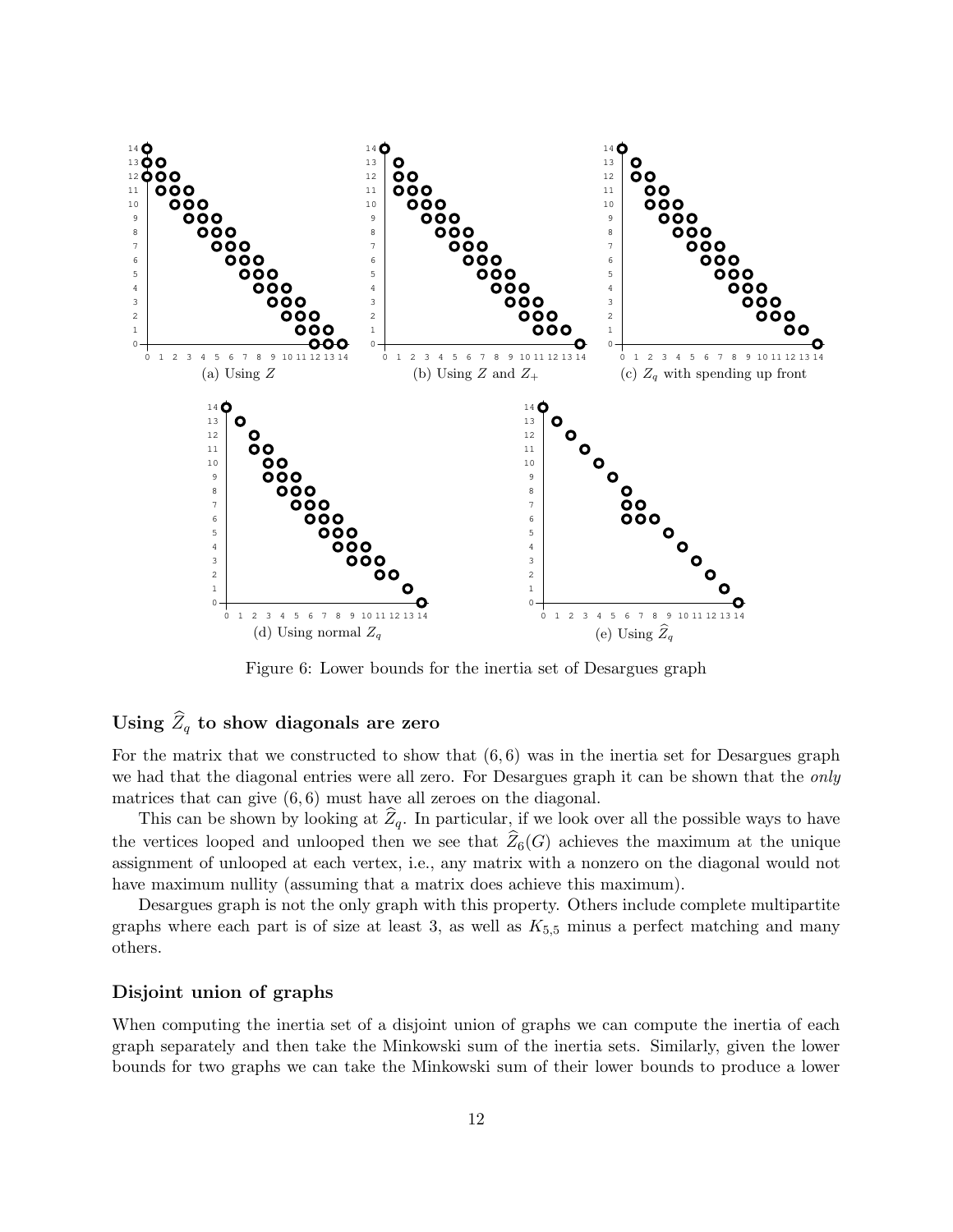

<span id="page-12-1"></span>Figure 7: Black edges are assigned 1, red edges are  $-1$  to get  $(6,6)$  for the inertia set.

bound for their disjoint union.

<span id="page-12-2"></span>For finding the lower bounds of inertia sets by computing  $Z_q$  of the disjoint union of two or more graphs, it is better to do it for each graph separately and combine the results. One reason is that this is computationally easier. Another reason is that for some graphs the bounds are worse when we compute  $Z_q$  together than when we combine the two results. For example consider the graph Q shown in Figure [8.](#page-12-2)



Figure 8: A tree on 7 vertices with  $Z_0(Q) = 1$ ,  $Z_1(Q) = 2$ , and  $Z_2(Q) = 3$ .

By taking the Minkowski sum of two copies of the lower bounds for this graph we can conclude that for the disjoint union of two copies of Q that the maximum nullity is at most 4 when considering matrices with 2 negative eigenvalues. However we have  $Z_2(Q \sqcup Q) = 5$ , which is a worse bound.

In general it is possible to show that

$$
\max_{s+t=q} (Z_s(G) + Z_t(H)) \le Z_q(G \sqcup H),
$$

and the example above shows that we can have a strict inequality. (Note that if the parameter did behave like a Minkowski sum we would have an equality in the above relationship.)

# <span id="page-12-0"></span>6 Algorithmic implementation for computing  $Z_q$

Several algorithms for computing the zero forcing number of a graph have been implemented in sage. One brute force method is to simply examine all subsets of the vertices, starting with the singletons, and determine which of these subsets when colored black can force all of the other vertices to black by repeated application of the color change rule. The smallest such subset is a minimal zero forcing set and its size gives the zero forcing number.

Our approach will be a similar brute force approach in that we will look at all sets  $B \subseteq V$  and determine the minimal number of tokens that Black must spend to make all the vertices black given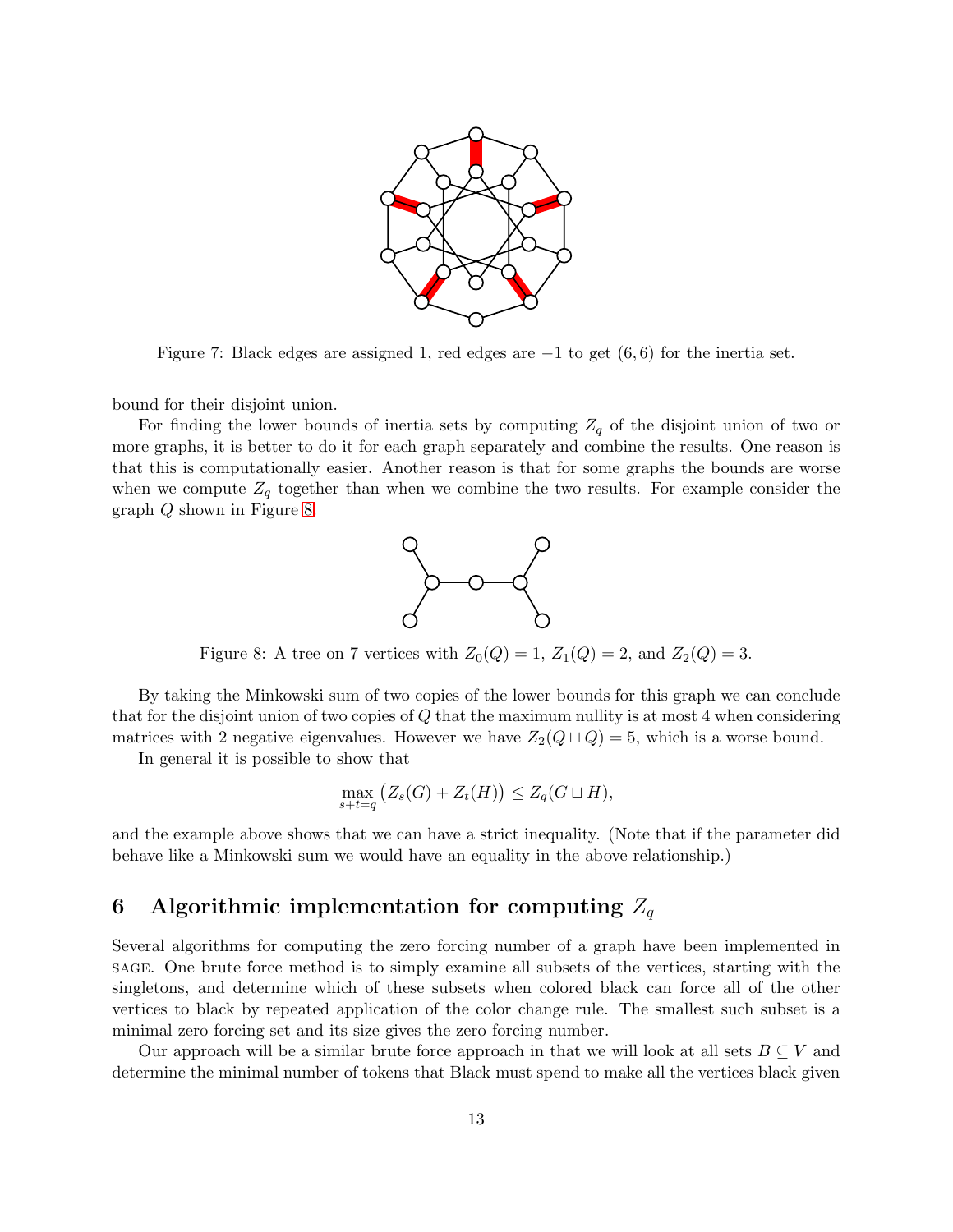that Black is starting with the vertices in B already colored black. The algorithm will make use of the color change rule and we will continually apply the color change rule when we can since this is always free (this reduces the amount of information that needs to be stored and the number of cases that need to be considered). Algorithm [1](#page-13-0) gives a simple method to force as much as possible given a subset of vertices of a graph already colored black. (For a vertex v of a graph,  $\text{nbd}(v)$  is the set of neighbors of  $v$ .)

**input** : A graph  $G = (V, E)$  with  $B \subset V(G)$  a set of vertices colored black output: Maximal set of vertices  $C$  that can be colored black by using repeated applications of the color change rule  $1 \ C \leftarrow B;$ 2 repeat  $\begin{array}{c|c} \textbf{3} & B \leftarrow C; \\ \textbf{4} & \textbf{for all } \textbf{t} \end{array}$ 4 forall the  $v \in B$  do<br>5 if  $\text{nbd}(v) \setminus B = \{$  $\begin{array}{|c|c|} \hline \texttt{5} & \texttt{if } \text{nbd}(v)\setminus B=\{w\} \textbf{ then} \end{array}$ 6  $\begin{array}{|c|c|c|c|c|}\n\hline\n6 & 0 & C \leftarrow C \cup \{w\};\n\end{array}$ 7 end 8 end 9 until  $B = C$ ; 10 return  $C$ ;

<span id="page-13-0"></span>**Algorithm 1:** The procedure  $F(G, B)$  for applying the color change rule.

The approach for finding  $Z_q(G)$  will be to calculate the minimal number of tokens needed to guarantee that Black can get from a current coloring of vertices to having all vertices colored black under the rules of the game. In other words, for each  $U \subseteq V$  we associate a cost to it, denoted  $cost(U)$ , that will indicate the minimal number of tokens Black needs to get all vertices colored black given that  $U$  is already colored black. So for example when all vertices are already colored black we need 0 tokens and so  $cost(V) = 0$  while when all vertices are colored white then the minimal cost is  $Z_q(G)$ , i.e.,  $cost(\emptyset) = Z_q(G)$ .

We work backwards, since we already know  $cost(V)$ , from the large subsets to smaller subsets. At each stage we consider each of the three options available to Black and choose the option which minimizes cost. The most difficult part of doing this is determining what occurs for the option when White is involved (lines 5-12 of Algorithm [2\)](#page-14-0). In this case we consider every possible set of subsets to hand to White and we calculate the cost of each one being returned to us, since we are assuming that White will try to block us we take the cost as the most expensive of these options.

The steps involved are shown in Algorithm [2,](#page-14-0) a variation of which has been implemented in sage [\[9\]](#page-15-7), and is publicly available online.

The cost function generated by this algorithm can be used by Black to determine a strategy for playing that uses at most  $Z_q(G)$  tokens. Namely at each stage Black chooses an option that will let them win with the number of tokens they have available to them. Also, Black will be able to win by spending all the tokens up front if and only if there is some  $U \subseteq V$  with  $|U| = Z_q(G)$  and  $\mathrm{cost}(U) = 0.$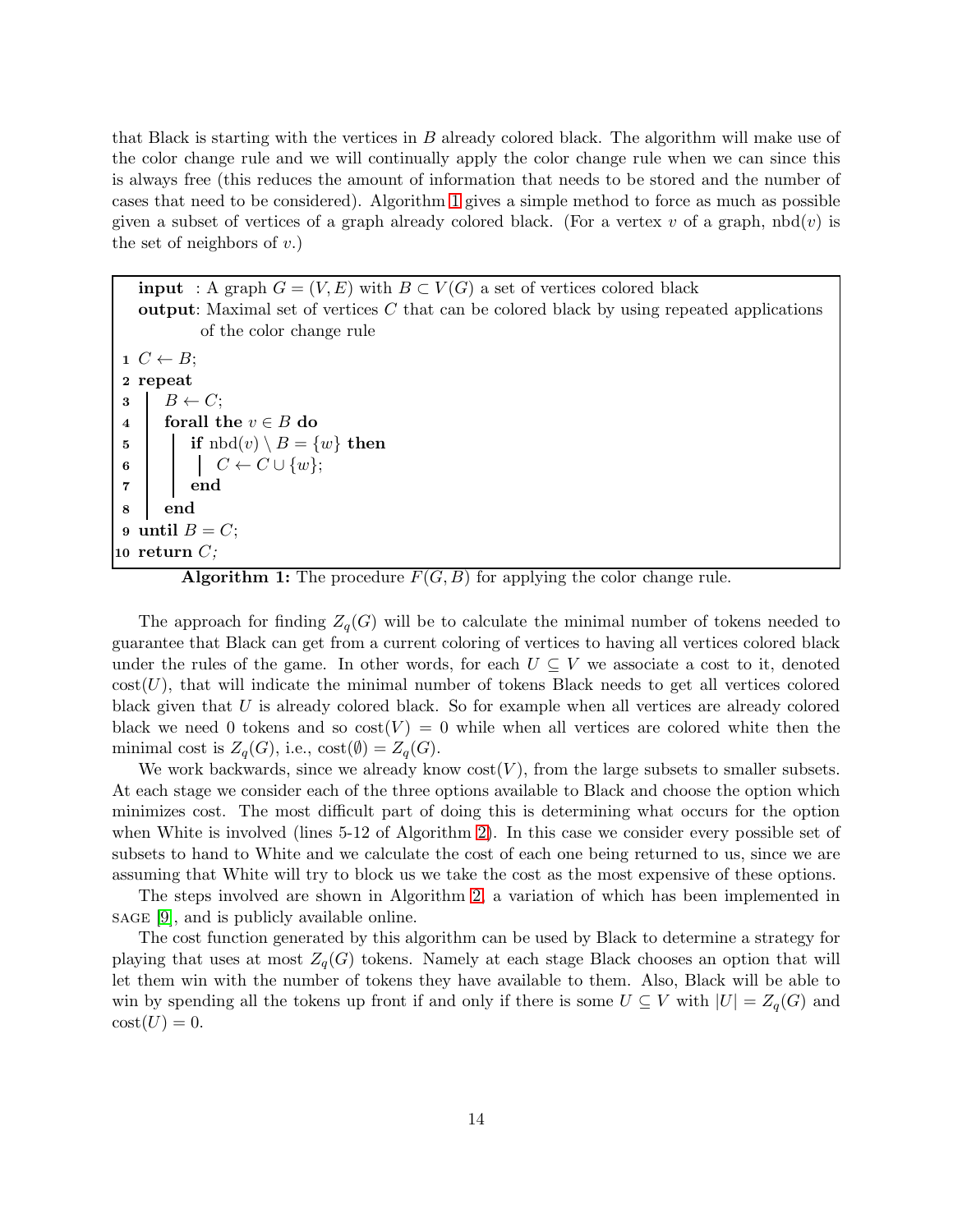```
input : A graph G = (V, E) and parameter q
     output: The value Z_q(G)1 cost(V) \leftarrow 0;2 for i \leftarrow |V| - 1 to 0 do<br>3 | foreach U \subseteq V with
 3 foreach U \subseteq V with |U| = i and F(G, U) = U do<br>4 \Big| b, c, \text{cost}(U) \leftarrow \infty;b, c, \texttt{cost}(U) \leftarrow \infty;5 let K be the sets of vertices of the connected components of G \setminus U;<br>
6 connected components of G \setminus U;
 6 for each J \subseteq K with |J| = q + 1 do |J| = q + 1\mathbf{z} b
                       b' \leftarrow -\infty;
 8 for each I \subseteq J with I \neq \emptyset do<br>
9 for each I \subseteq J with I \neq \emptyset do
  9 | | | | b
                               \mathcal{C}' = \max\big(b', \textnormal{\texttt{cost}}(F(G, F(G[U \cup I[, U))))\big);10 | | end
\begin{array}{|c|c|c|c|}\n\hline\n11 & b \leftarrow \min(b, b');\n\end{array}12 end
13 foreach v \in V \setminus U do<br>
14 c \leftarrow \min(c, \text{cost}(F))14 \begin{array}{|c|c|c|c|}\hline \rule{0pt}{12pt} & \quad & c \leftarrow \min(c,\texttt{cost}\big(F(G, U \cup \{v\})\big) + 1); \ \hline \end{array}15 end
16 \vert \quad \vert \quad \text{cost}(U) \leftarrow \min(b, c);17 end
18 end
19 return cost(\emptyset);
```
<span id="page-14-0"></span>**Algorithm 2:** The procedure  $Z(G, q)$  to calculate the zero forcing numbers